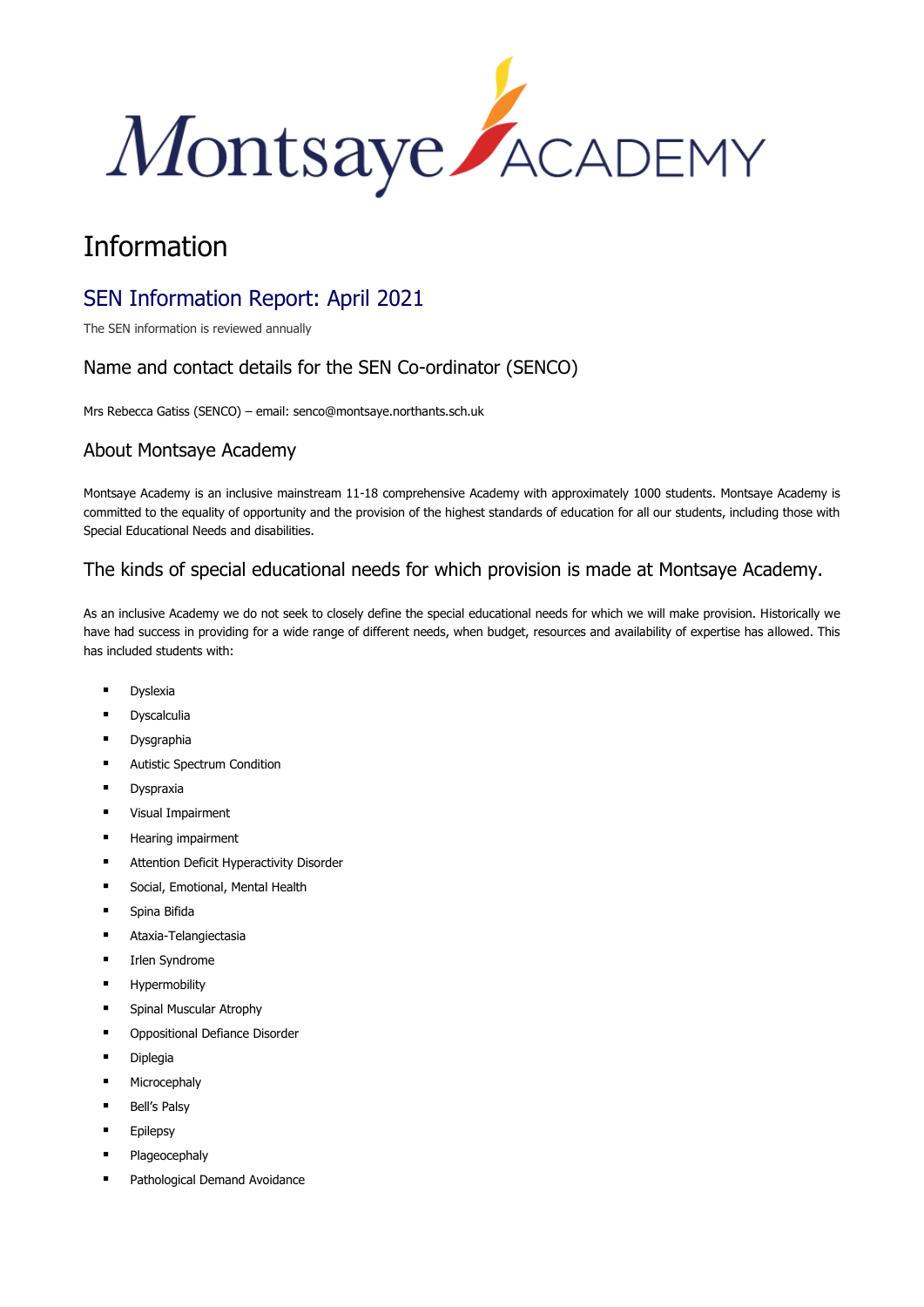- Glaucoma
- **Selective Mutism**
- **Oculoctaneous Albinism**
- English as an Additional Language (NB: this is not a special educational need)

In admitting students with special educational needs we would expect to have informative discussions with both the student's family and the Local Authority to ascertain the suitability of our provision. We understand that it is initially our responsibility to make provision for a student with special educational needs through the Academy's devolved SEN budget.

Thereafter we are aware of the process of applying for High Needs Funding, if the student's and the Academy's needs make that a necessity. As a mainstream academy, it would clearly be difficult for us to make provision for students whose needs and/or demands are significant, severe or profound - to the extent that it could be argued that they would be most appropriately placed in a special Academy.

#### Definition of Special Education Need:

#### **The 2015 SEN Code of Practice defines SEN as:**

A child or young person has SEN if they have a learning difficulty or disability which calls for special educational provision to be made for them. A child of compulsory school age or a young person has a learning difficulty or disability if they:

- have a **significantly greater difficulty in learning** than the majority of others of the same age
- or
- have a disability which prevents or hinders them from making use of educational facilities of a kind generally provided for others of the same age in mainstream schools or mainstream post-16 institutions.

#### How does Montsaye Academy identify and assess students with special educational needs?

The following methods are used to help us identify students with Special Educational Needs:

- attendance at Year 6 Annual Reviews by the SENCO
- liaison with primary schools during transition visits in Year 6
- additional visits offered where required for all students
- information collated from Montsaye Academy staff who visit all new Year 6 students
- SATs scores from Primary schools
- Information collated from the transfer of school files from primary schools
- analysis of screening tests taken on entry into the Academy
	- Cognitive Ability Tests (CATs)
	- reading and spelling tests
	- **■** baseline assessments in each department
	- regular ongoing formative reviews of progress
	- concerns/information received from a parent/guardian and outside agencies
- Ongoing identification is also completed alongside the school reporting process as data is collated and analysed in all subject areas by Heads of Department and Progress Leaders. If a member of staff identifies a student whose special educational needs are not being met by at least good teaching and a fully differentiated curriculum the class teacher will work with the student setting clear target and providing additional differentiation.

Should you believe your child has special educational needs you should contact the SENCO (details above) who will be able to undertake investigations and appropriate assessments to see if they meet local and national SEN criteria.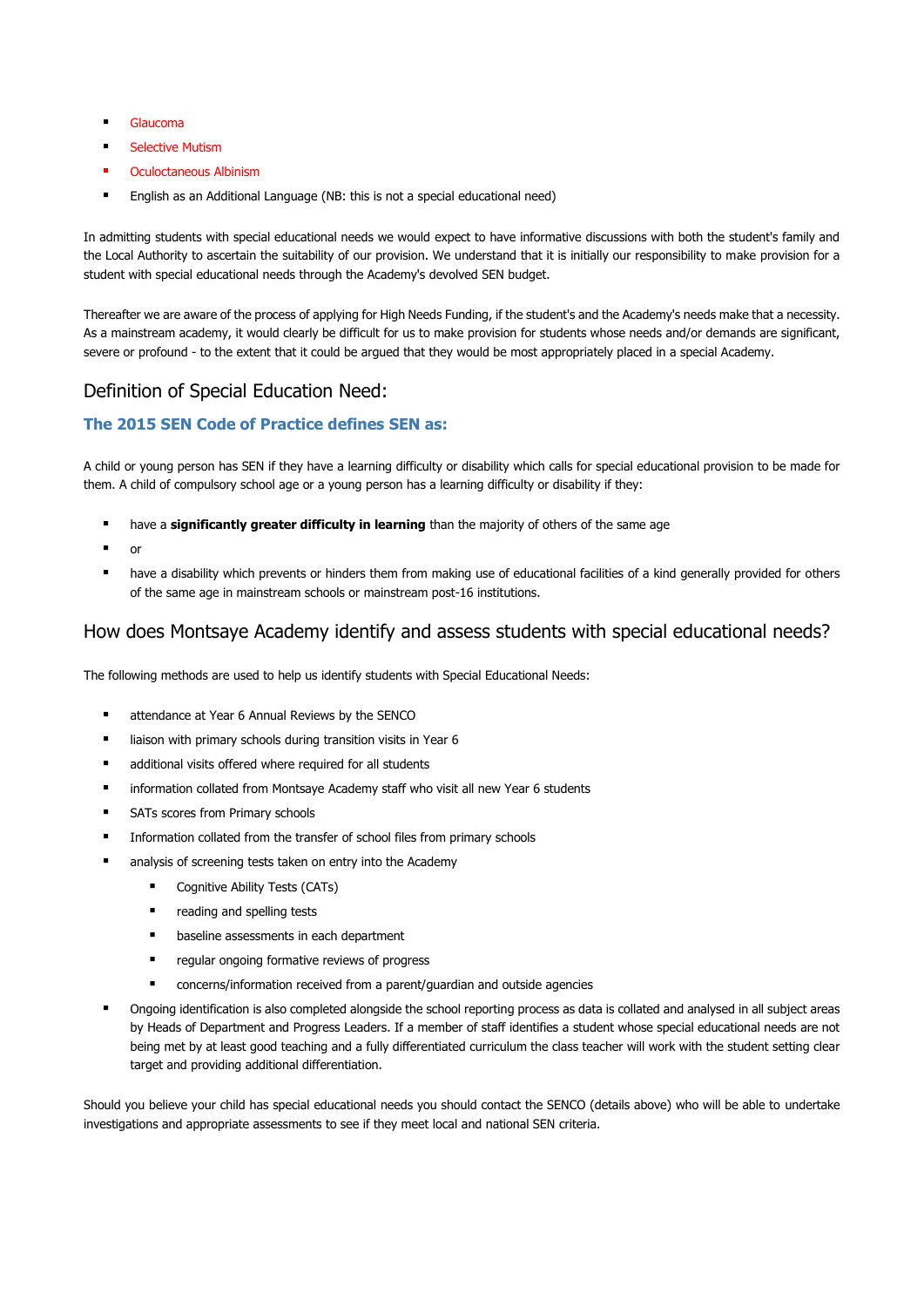## Specific information relating to disabled students

Students with physical disabilities are admitted in the same way as any other student and we work to include disable students in a broad and varied curriculum, whilst recognising the need to adapt and differentiate according to need.

We welcome visits prior to admission to enable us to ascertain provisions which need to be made. We look at the accessibility requirements to ensure that the students are able to access learning and the learning environment. This means that we make sure that students with physical disabilities are not disadvantaged.

We have lifts to each floor in the main building and smaller lifts where there are steps down to classrooms. We have hoists to use when personal care needs are to be attended to and when physio is taking place. We have disabled toilets throughout the building. We have disabled parking bays at the front of the school and ensure that parents know that this is to be respected. We ensure staff working with disabled students have training regularly so that the provision made is current as we recognise the changing needs of our students, especially those with more complex needs.

There is a clear meeting point for students with physical disabilities in the event of a fire and this procedure is communicated to staff via Pupil Profiles.

Our disabled students have access to a full curriculum and this is only amended when there is a need for intervention or for physio. This is done in discussion with parents, specialists and TAs to ensure the provision is timely and does not have a detrimental impact on progress.

#### How does the Academy evaluate the effectiveness of its provision for students with SEN?

All students regardless of needs are set aspirational targets. Data collated during the school report process is analysed and strategies are put in place to support those that are not achieving as expected. All interventions and support offered to students is tracked. Effectiveness of provision for students with SEN is evaluated in the following ways:

- learning walks and book checks
- observations of teachers
- neer reviews
- pre and post intervention testing and analysis of the data collected
- termly reports

#### How does the Academy assess and review the progress of students with SEN?

- termly reports
- reading and spelling tests
- parents/guardian consultation evenings
- during the year parents/guardians are invited to an interim review and the full review takes place annually for those students with an EHC Plan
- internal target setting data
- attendance data
- through discussions with the student and parents / guardians
- meetings with senior leaders

#### How does the Academy support students with SEN?

Montsaye Academy ensures that lessons are fully differentiated to address the needs of all students. The school is committed to a Continuous Professional Development Programme for all staff which includes support and training for teaching and working with students with SEND. A variety of resources are used to ensure that all students are able to access lessons as independently as possible. The school has a clear Pastoral support process in place and the staff supporting students include: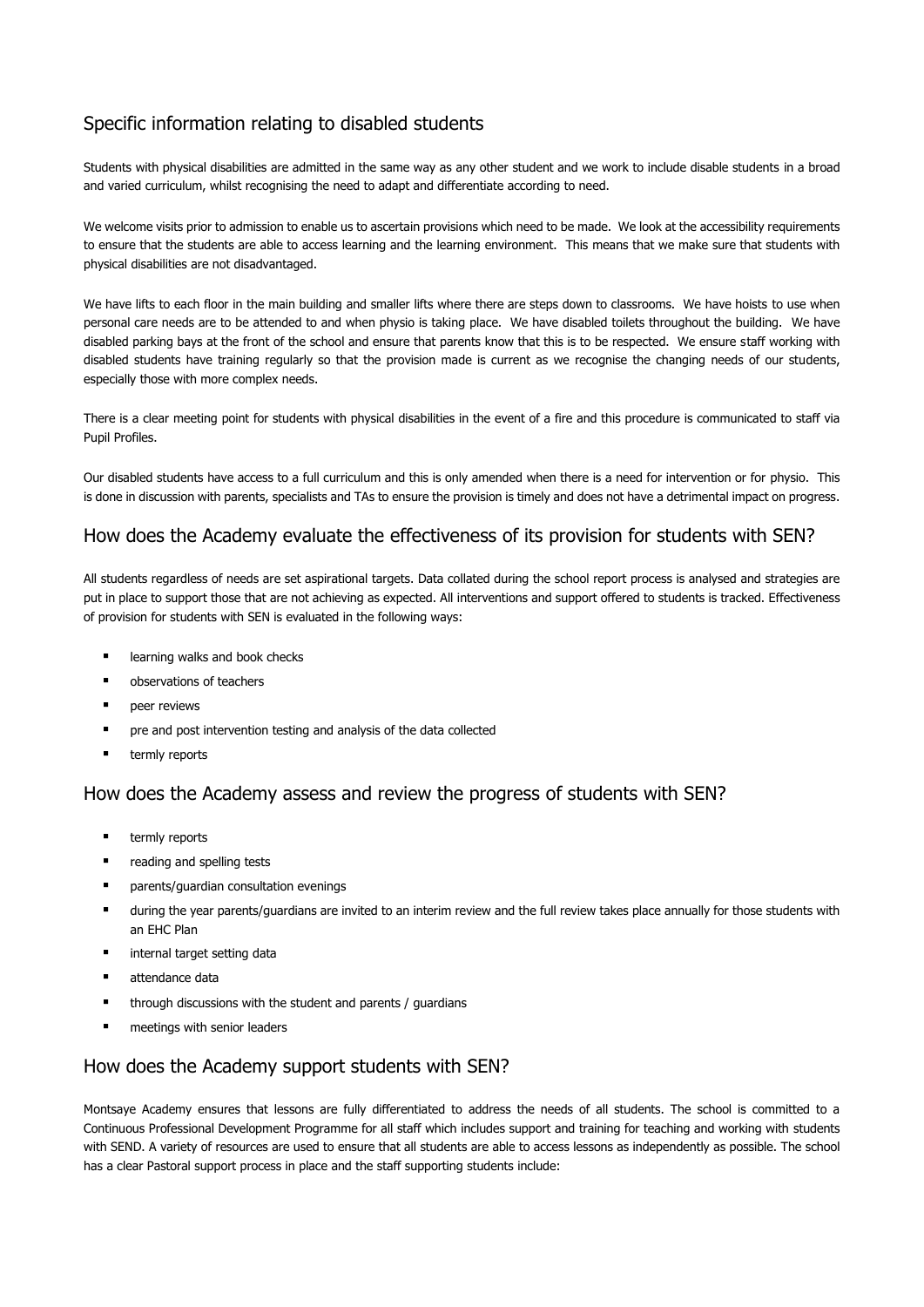- **Tutor**
- Class Teacher
- **Teaching Assistants**
- **Student Welfare Officers**
- $SENCo$
- School Careers Advisor
- School Nurse
- School Counsellor
- **Academic Mentors**
- Progress Leaders
- Senior Leadership Team

We recognise that all students have the right to be involved in making decisions and exercising choice. In most lessons, all students are involved in monitoring and reviewing their progress through the use of target time. We endeavour to fully involve all students by encouraging them to:

- state their views about their education and learning
- identify their own needs and learn about learning
- contribution to their Pupil Profiles

#### Principal

- the Principal is responsible for making strategic decisions which will maximise students opportunity to learn
- the Principal and the Governing Body will delegate the day to day implementation of this policy to the Special Educational Needs Coordinator (SENCO)
- the Principal will be informed of the progress of all vulnerable learners and any issues with regard to the Academy's provision in this regard through:
	- analysis of the whole-school student progress tracking system
	- student progress meetings with individual teachers
	- regular meetings with the SENCO
	- discussions and consultations with students and parents

## Special Educational Needs Coordinator

In line with the recommendations in the SEN Code of Practice 2015, the SENCO will oversee the day- to-day operation of this policy in the following ways:

- maintaining and analysing whole-school provision for vulnerable learners
- identifying on this provision a staged list of students with special educational needs those in receipt of additional SEN support from the Academy's devolved budget, those in receipt of High Needs funding and those with statements of Special Educational Need or Education Health and Care plans
- co-ordinating provision for students with special educational needs
- liaising with and advising teachers
- overseeing the records on all students with Special Educational Needs
- contributing to the in-service training of staff
- "implementing a programme of Annual Review for all students with a EHC plan. Complying with requests from an Education Health and Care Plan Coordinator to participate in a review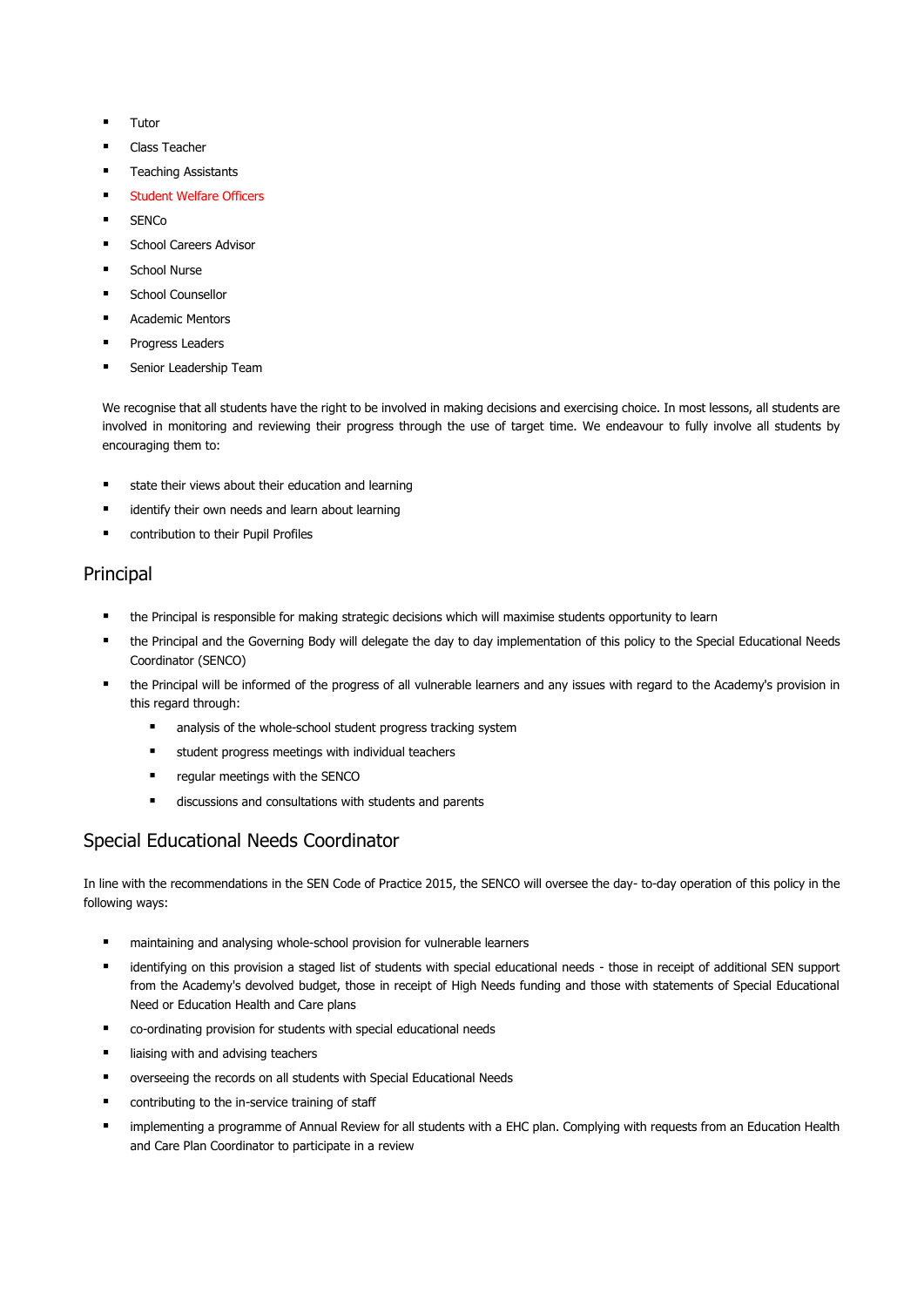- carrying out referral procedures to the Local Authority to request High Needs funding and/or an Education Health and Care Plan when it is suspected, on strong evidence arising from previous intervention (additional SEN support from devolved budget), that a student may have a special educational need which will require significant support
- overseeing the smooth running of transition arrangements and transfer of information for Year 6 students
- monitoring the Academy's system for ensuring that Pupil's Profiles, have a high profile in the classroom and with students
- evaluating regularly the impact and effectiveness of all additional interventions for all vulnerable learners (including those with special educational needs)
- liaising and consulting sensitively with parents and families of students on the SEN list, keeping them informed of progress and listening to their views of progress, in conjunction with class teachers
- attending area SENCO network meetings and training as appropriate
- liaising with the Academy's SEN Governor, keeping him/her informed of current issues regarding provision for vulnerable learners, including those with Special Educational Needs (nationally, locally and within the Academy)
- liaising closely with a range of outside agencies to support vulnerable learners

#### Class teacher

- liaising with the SENCO to agree:
	- which students in the class are vulnerable learners
	- which students are underachieving and need to have their additional interventions monitored, but do not have special educational needs
	- which students require additional support because of a special educational need and need to go on the Academy's SEN list. Some of these students may require advice/support from an outside professional and, therefore, a Pupil's Profile to address a special educational need (this would include students with EHC Plans)
- securing good provision and good outcomes for all groups of vulnerable learners by:
	- providing differentiated teaching and learning opportunities, including differentiated work for EAL students which reduces linguistic difficulty whilst maintaining cognitive challenge
	- ensuring there is adequate opportunity for students with special educational needs to working on agreed targets which are genuinely "additional to" or "different from" those normally provided as part of the differentiated curriculum offer and strategies". (SEN Code of Practice 2013)
	- ensuring effective deployment of resources including learning support to maximise outcomes for all groups of vulnerable learners

#### How does the Academy adapt the curriculum and learning environment for students with SEN?

Montsaye Academy is a truly inclusive school and all students regardless of need are provided with access to a broad balanced curriculum that is differentiated to address the needs of all. All staff are responsible for the progress students make within their classroom. Within lessons the subject teacher is responsible for differentiating learning. Where students are underachieving and/or identified as having special educational needs, the Academy provides for these additional needs in a variety of ways and might use a combination of these approaches to address targets identified for individual students:

- teachers differentiate work as part of quality teaching
- small group withdrawal time (limited and carefully monitored to ensure curriculum entitlement is not compromised)
- individual class support/individual withdrawal
- **■** further differentiation of resources
- Spelling / social / reading group work

Teachers have high expectations and plan carefully to meet the learning needs of all our students. We give all students the opportunity to show what they know, understand and can do, and we achieve this in a variety of ways when planning for student's learning by providing: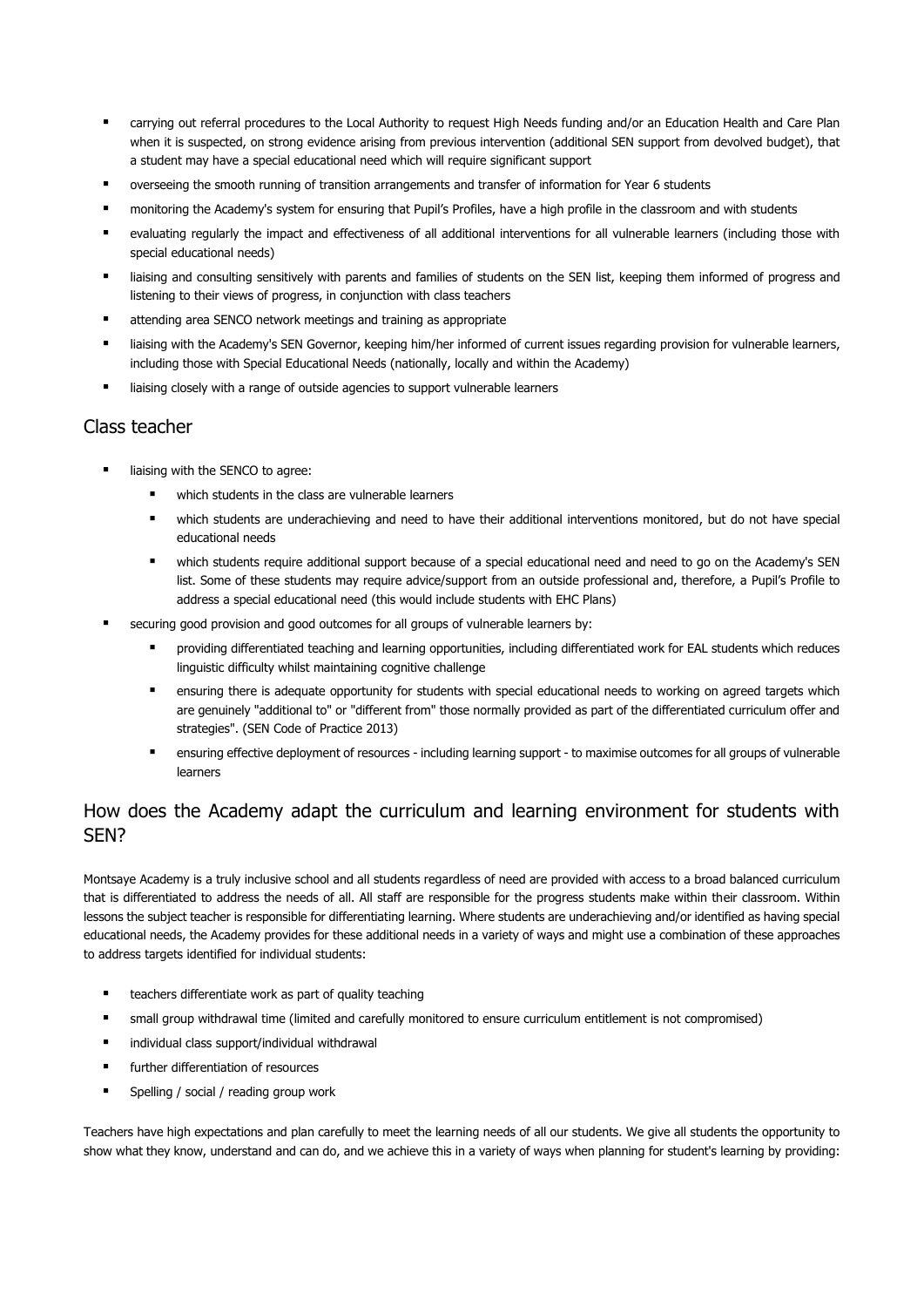- a common activity that allows the students to respond at their own level
- an enrichment activity that broadens a student's learning in a particular skill or knowledge area
- an individual activity within a common theme that reflects a greater depth of understanding and higher level of attainment
- the opportunity for students to progress through their work at their own rate of learning

The monitoring and evaluation of the effectiveness of our provision for vulnerable learners is carried out in the following ways:

- classroom observation by the SENCO and senior leaders
- ongoing assessment of progress made by intervention groups
- work sampling on a termly basis
- informal feedback from all staff
- student interviews when reviewing profiles and progress
- student progress tracking using assessment data (whole-school processes)
- attendance records and liaison with Education Inclusion Partnership
- regular meetings about students' progress between the SENCO and the Principal
- Annual reviews

#### What additional support is available to students with SEN?

- all learners will have access to quality first teaching
- some vulnerable learners will have access to carefully differentiated activities or approaches directly related to the Academy curriculum which are part of our good practice in making teaching and learning accessible to students learning at different rates. These will probably be students who are underachieving and have been identified by the Academy as needing to make accelerated progress but will not necessarily be students with special educational needs. This is considered to be a differentiation of the usual Academy curriculum - not a special intervention for students with SEN
- all vulnerable learners will be monitored using data which outlines and monitors all additional intervention across the Academy. This enables the Academy to:
	- plan strategically to meet students' identified needs and track their provision
	- audit how well provision matches need
	- recognise gaps in provision
	- highlight repetitive or ineffective use of resources
	- cost provision effectively
	- demonstrate accountability for financial efficiency
	- demonstrate to all staff how support is deployed
	- inform parents, LEA, external agencies and Ofsted about resource deployment
	- focus attention on whole-school issues of learning and teaching as well as individual needs, providing an important tool for self-evaluation
	- Exam access arrangements
		- From entry into the School data is analysed and students are identified that may require additional support. The student will then be asked to complete additional assessments, normally during the first Term of Year 10, to determine what support is required. The support a student can have is dependent on the scores they receive in these tests alongside the history of need. Additional support may include; a reader, writer, extra time, prompter, transcript. When internal assessments are taking place subject teachers will request support from the SEN team to enable students to develop the skills to use this form of support during external examinations. It is important to note that there is clear criteria set by exam boards for this support so as your child makes progress this support may not be available for the duration of their study at Montsaye Academy.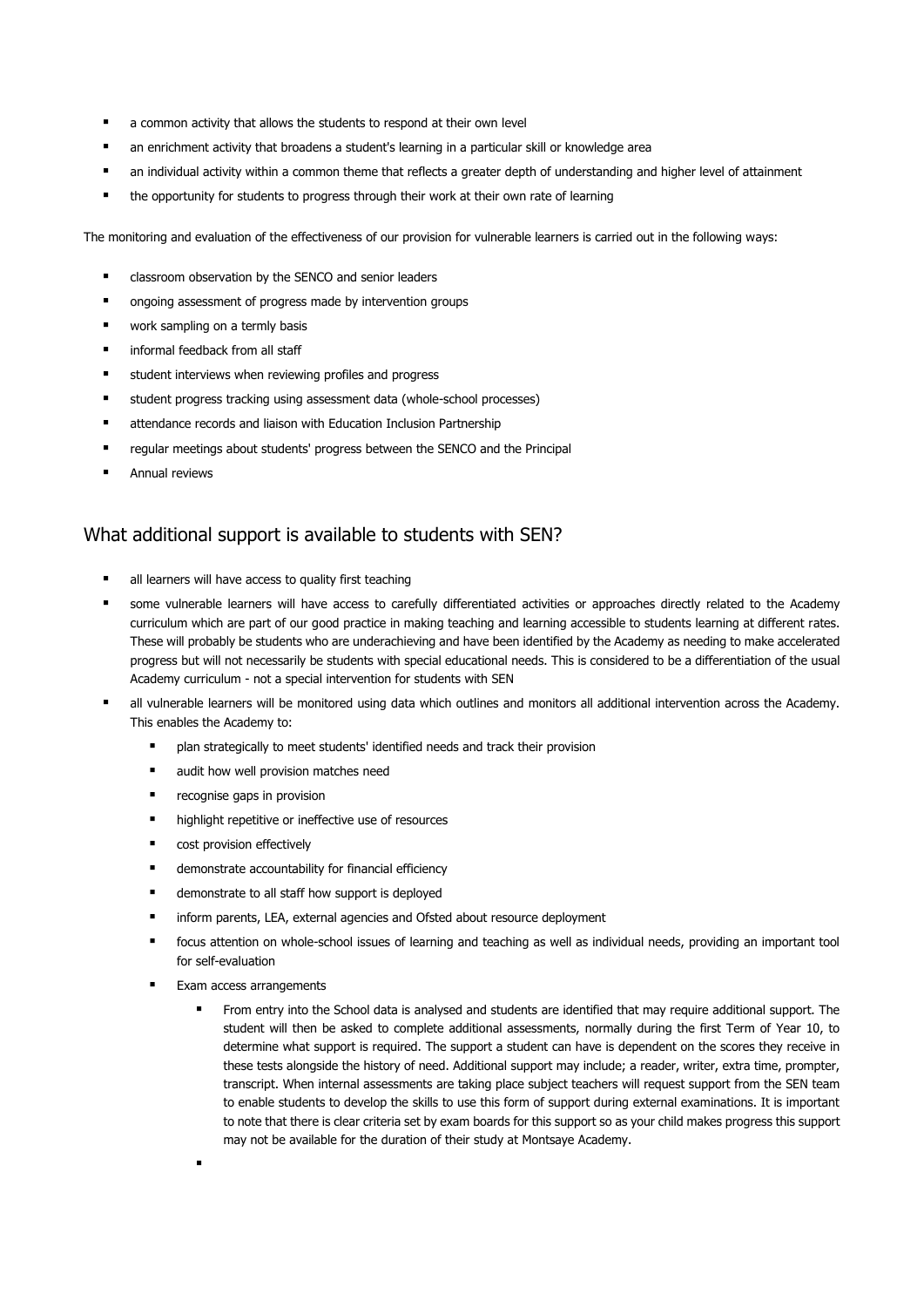## Expertise and training of staff

- the SENCO is a trained teacher and has the National Award for SENCOs
- there is the equivalent of 4 full-time TAs with a wide range of expertise
- we have a trained counsellor available to all students
- we have a school nurse who is able to meet students within school
- external expertise is also available through the Educational Psychologists service and Mental Health Services (CAMHS), Specialist Support Services.

## How equipment and facilities to support students with Special Educational Needs will be secured

Accessible facilities include: disabled parking spaces; disabled toilets throughout the Academy; equipment to support physically disabled students' development; and a lift to all floors. Staff in the SEN department are trained in manual handling, hoisting and physio.

Students have access to computers throughout the entire Academy. Needs of students are reviewed and where additional equipment or changes to facilities are required these are discussed with the Principal and decisions made with regard to reasonable adjustment.

## Arrangements for consulting parents of students with special Educational needs and involving the parents in, the education of their child

The Academy aims to work in partnership with parents and carers. We do so by:

- working effectively with all other agencies supporting students and their parents
- giving parents and carers opportunities to play an active and valued role in their student's education
- making parents and carers feel welcome
- encouraging parents and carers to inform the Academy of any difficulties they perceive their student may be having or other needs the student may have which need addressing
- instilling confidence that the Academy will listen and act appropriately
- focusing on the student's strengths as well as areas of additional need
- allowing parents and carers opportunities to discuss ways in which they and the Academy can help their child
- agreeing targets for all students, in particular, those not making expected progress and, for some students identified as having special educational needs, involving parents in the drawing-up and monitoring progress against these targets
- keeping parents and carers informed and giving support during assessment and any related decision-making process
- making parents and carers aware of the Parent Partnership services available as part of the Local Offer
- providing all information in an accessible way, including, where necessary, translated information for parents with English as an Additional Language

## The arrangements for consulting with young people with special Educational needs about, and involving them in their education

We recognise that all students have the right to be involved in making decisions and exercising choice. In most lessons, all students are involved in monitoring and reviewing their progress through the use of layered targets. We endeavour to fully involve all students by encouraging them to:

- state their views about their education and learning
- identify their own needs and learn about learning
- monitor their success at achieving the targets on their Individual Education Plan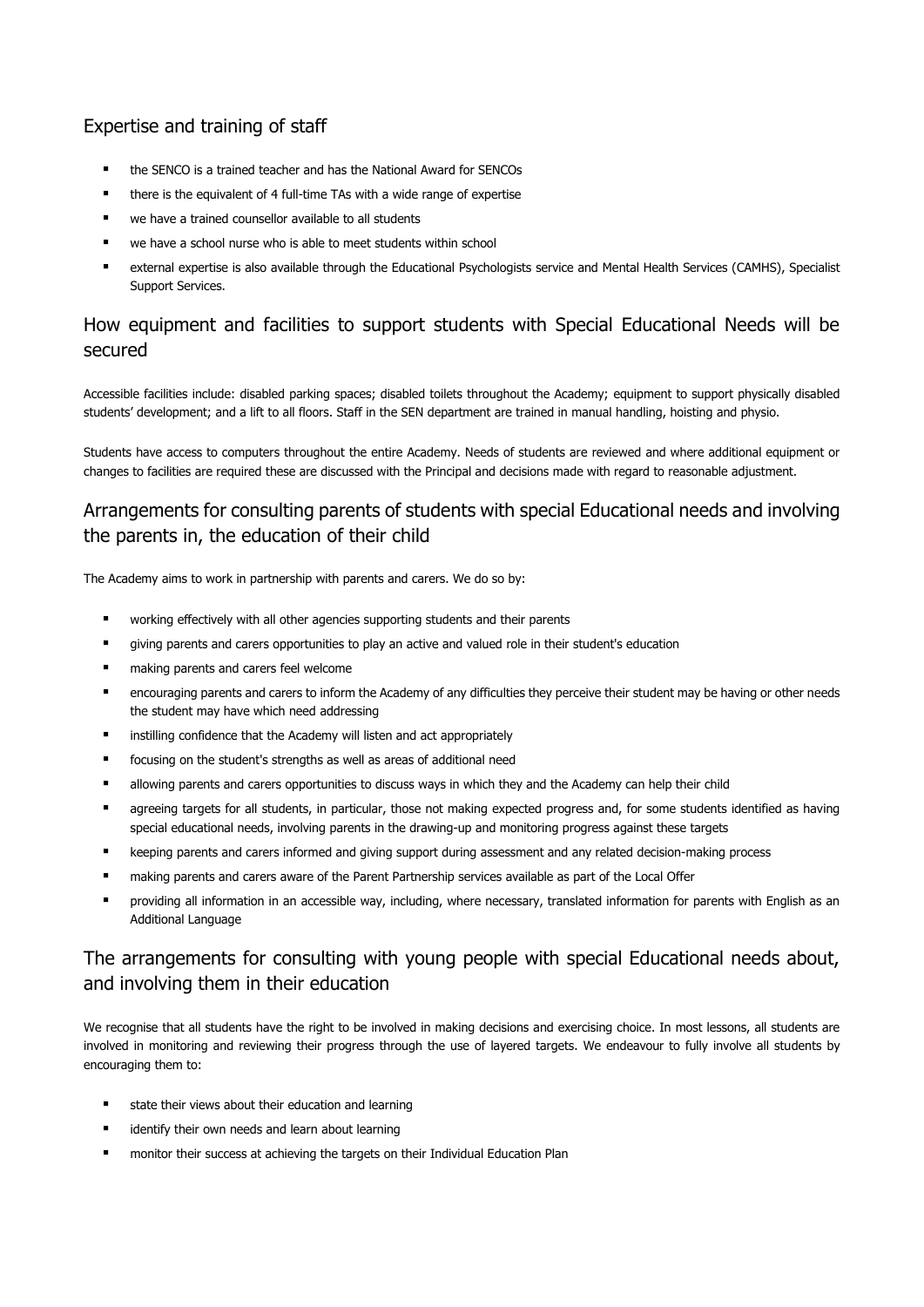- the SENCO will identify sources of support as they develop and evolve as the Local Offer is defined through Education, Health and Social Care (including the establishment of joint commissioning arrangements)
- we seek to respond quickly to emerging need and work closely with other agencies including:
	- EHA team
	- **CAMHS**
	- Educational Psychology Service
	- Northamptonshire Parent Partnership Service
	- NCC Sensory Impairment team
	- **Local NHS services**
	- Specialist Support Services
	- Education Inclusion Partnership
	- Multi-agency safeguarding hub
- in accordance with the SEND Code of practice 2015 we invite all relevant agencies to annual review meetings, transition meetings and specific provision planning meetings involving students with special educational needs in our Academy. For students with Education, Health and Care Plans, we comply fully with requests from independent facilitators to provide information and cooperate fully with other agencies
- often at the request of families, we liaise with voluntary bodies in order to be as familiar as possible with best practice when the special educational needs of a student are very specific (eg autism, visual impairment etc)
- we have a clear point of contact within the Academy who will coordinate the support from outside agencies for each student. Most often this will be the SENCO or Designated Teacher for LAC, but in some cases it can be another member of staff who we have identified as a Learning Mentor
- we will ensure smooth transition into our Academy from the previous phase of education and from our Academy into the next phase of education
- we will ensure early and timely planning for transfer to a student's next phase of education and, in the year before the year in which they leave, will offer transition meetings to all students in receipt of Additional SEN support. Students with Education Health and Care Plans will have next phase destinations and transition arrangements discussed at plan review meetings convened by the plan coordinator
- a transition timeline will be produced, with specific responsibilities identified
- support for the student in coming to terms with moving on will be carefully planned and will include familiarisation visits and counselling. Students will be included in all "class transition days" to the next phase but may also be offered additional transition visits
- students and parents will be encouraged to consider all options for the next phase of education and the Academy will involve outside agencies, as appropriate, to ensure information is comprehensive but easily accessible and understandable. Accompanied visits to other providers may be arranged as appropriate
- Parents will be given a reliable named contact at the next phase provider with whom the SENCO will liaise

#### Arrangements for complaints from parents of students with special Educational needs concerning the provision made at the Academy

Any complaints relating to the learning support provision should be directed to the SENCO. Complaints relating to a specific subject should be directed to the Head of Department. Complaints can be made by telephone, in writing or in person. Any complaints relating to staff should be directed to the Principal.

#### The Academy's arrangements for supporting students with special Educational needs in transferring between phases or in preparing for adulthood and independent living.

Year 6 to Year 7 transition:

All feeder primary schools are visited by a member of staff. Information about SEN or emotionally vulnerable students is collected. The SENCO identifies suitable secondary teaching strategies. Information is shared with all teaching staff in preparation for the student's arrival